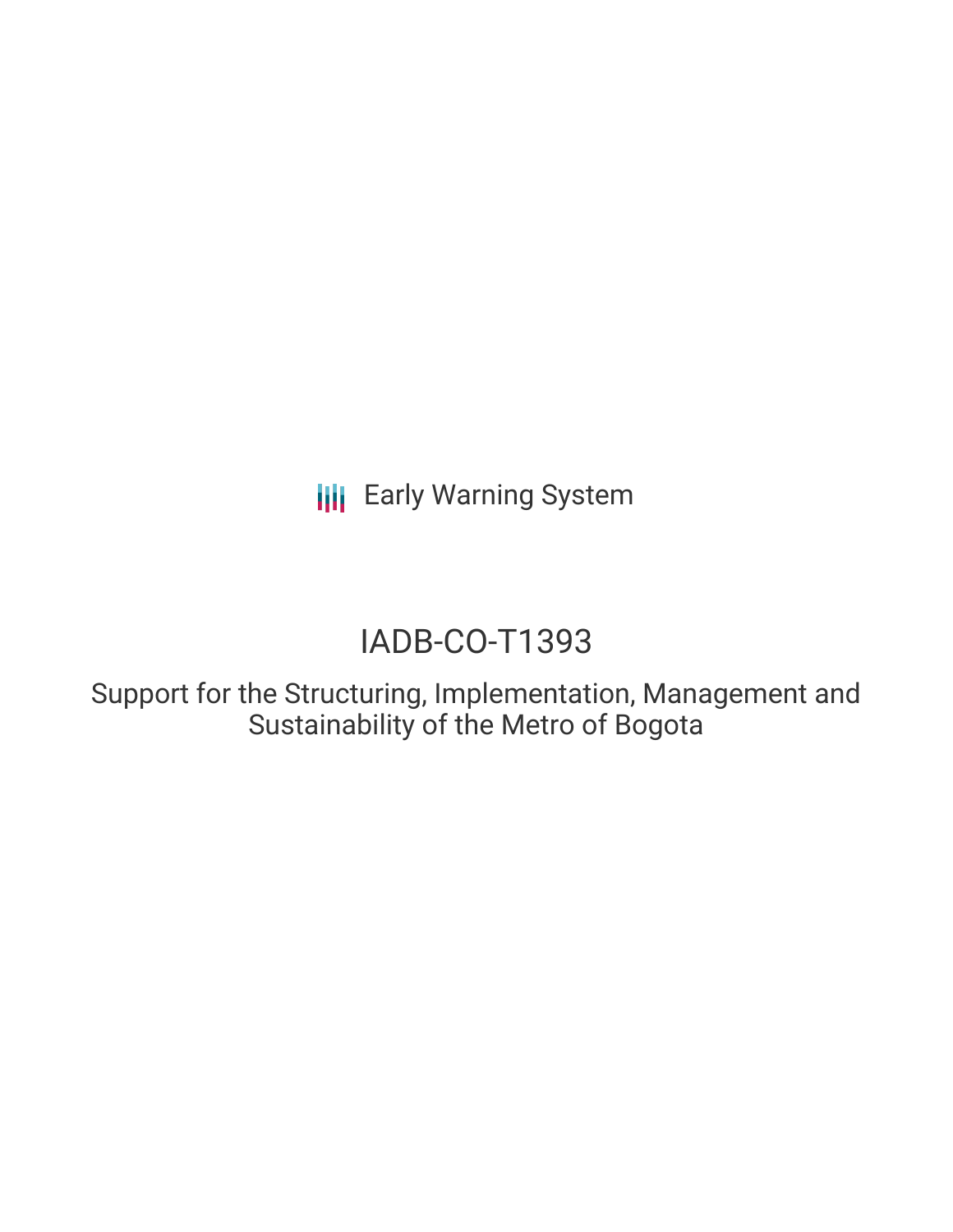

# Early Warning System

Support for the Structuring, Implementation, Management and Sustainability of the Metro of Rogota

#### **Quick Facts**

| <b>Countries</b>               | Colombia                                |
|--------------------------------|-----------------------------------------|
| <b>Specific Location</b>       | Bogota                                  |
| <b>Financial Institutions</b>  | Inter-American Development Bank (IADB)  |
| <b>Status</b>                  | Active                                  |
| <b>Bank Risk Rating</b>        | A                                       |
| <b>Voting Date</b>             | 2018-07-03                              |
| <b>Borrower</b>                | Government of Colombia                  |
| <b>Sectors</b>                 | <b>Technical Cooperation, Transport</b> |
| <b>Investment Type(s)</b>      | Grant                                   |
| <b>Investment Amount (USD)</b> | $$0.50$ million                         |
| <b>Project Cost (USD)</b>      | $$0.50$ million                         |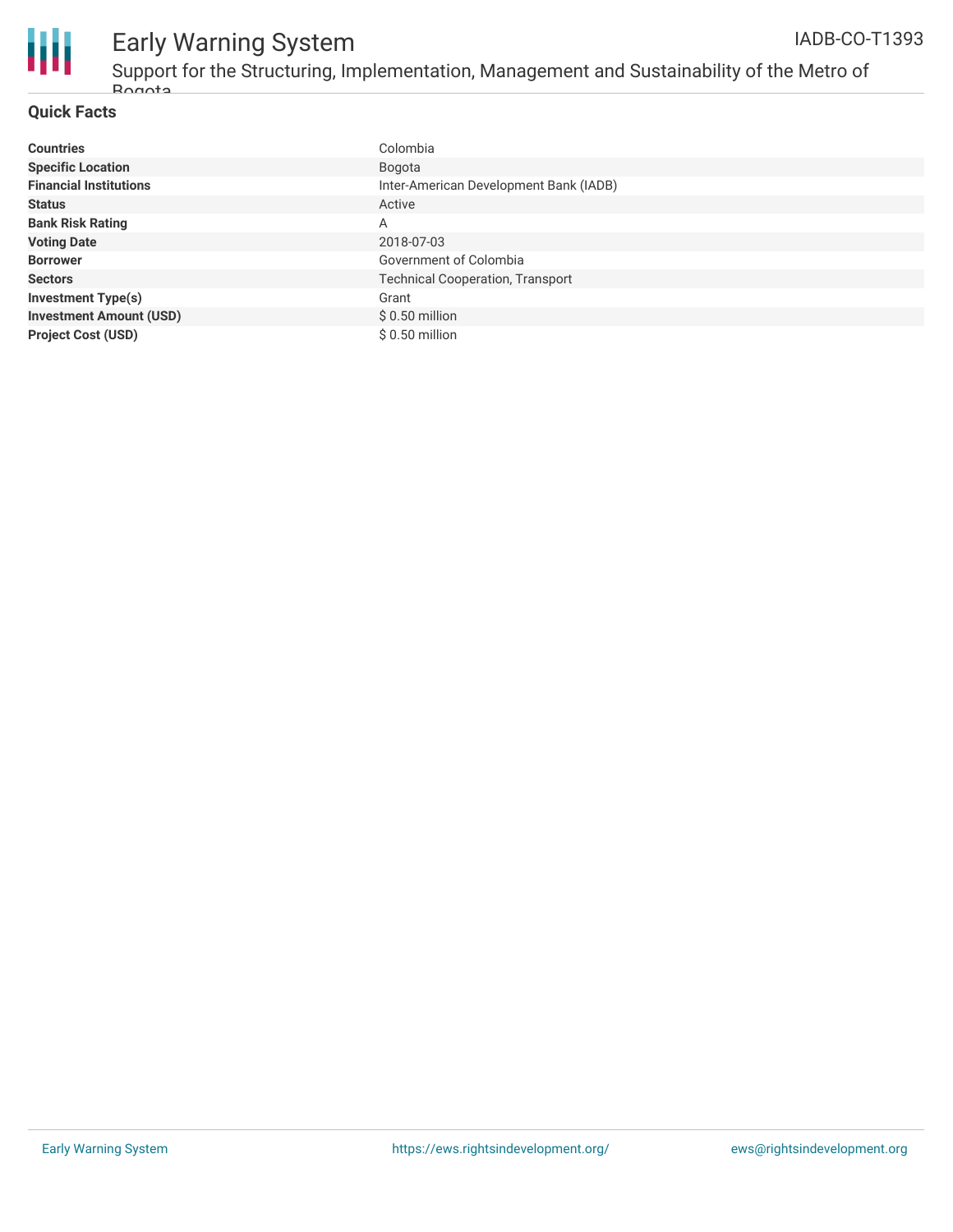

### **Project Description**

This TC aims to support the strengthening of the Metro Bogota Company (EMB) through technical, financial and managerial support to the project in social, environmental, procurement and project impact to ensure good structuring, implementation, management and sustainability of the Metro of Bogota First Line.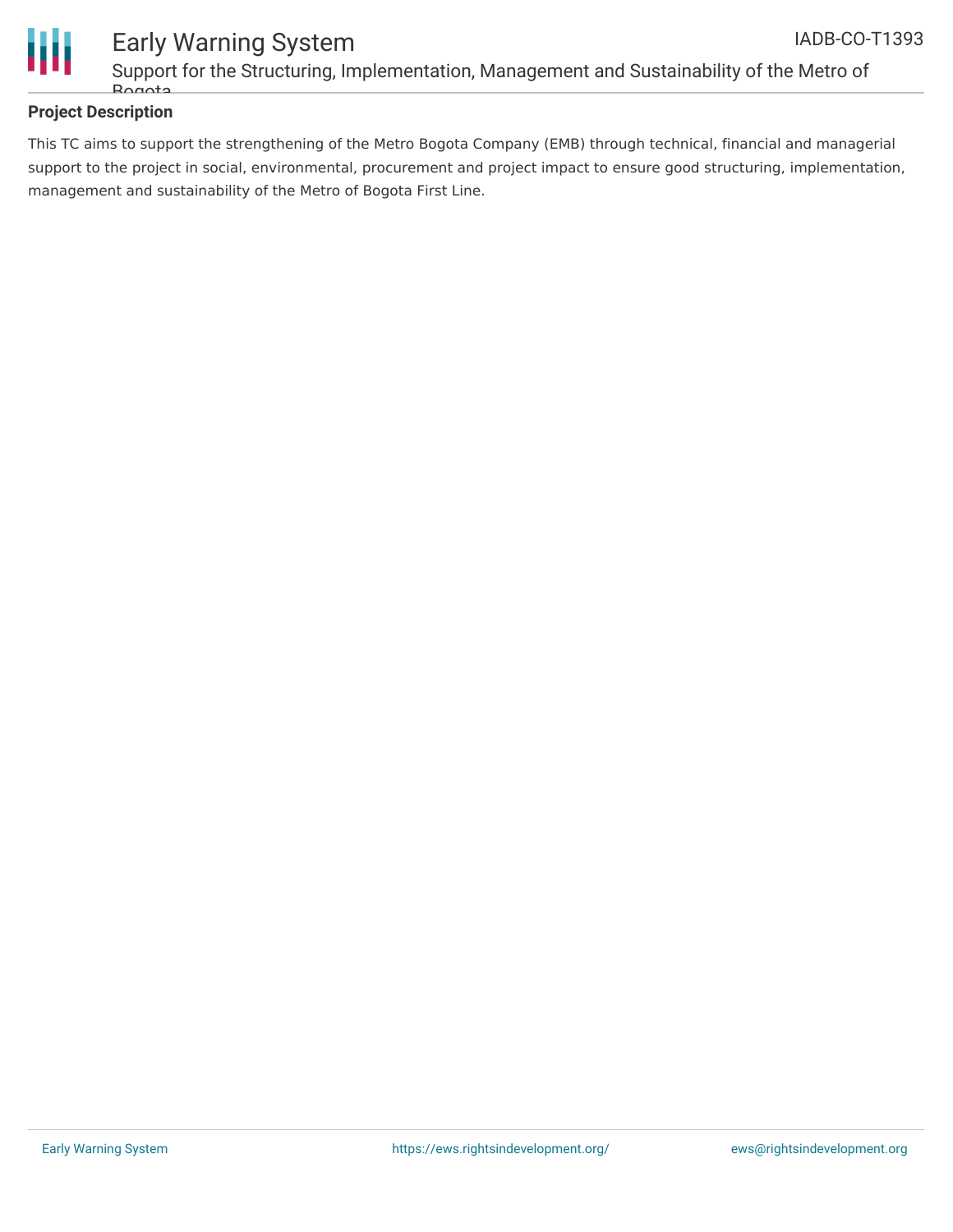

# Early Warning System

Support for the Structuring, Implementation, Management and Sustainability of the Metro of Rogota IADB-CO-T1393

### **Investment Description**

• Inter-American Development Bank (IADB)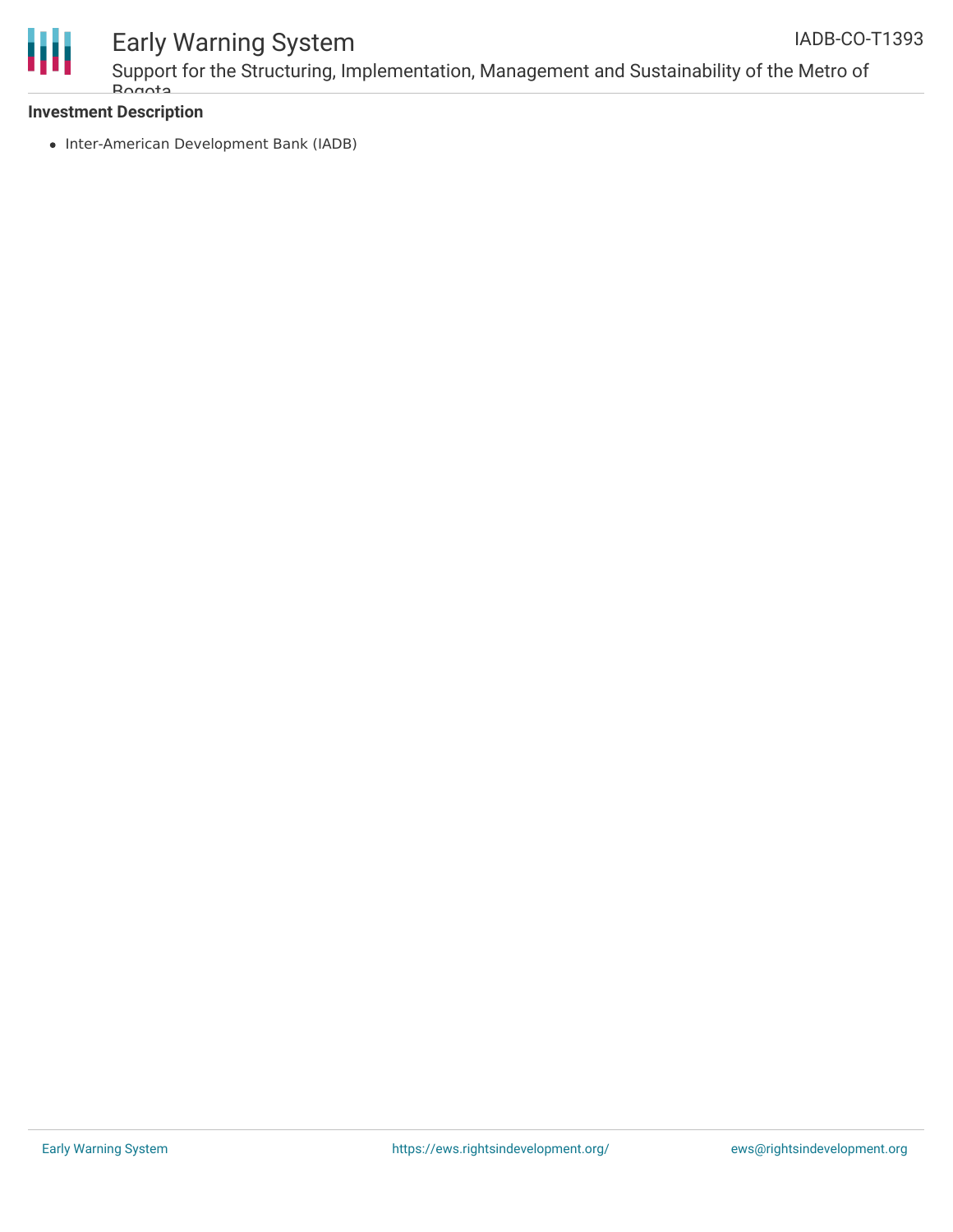

#### **Contact Information**

#### ACCOUNTABILITY MECHANISM OF IADB

The Independent Consultation and Investigation Mechanism (MICI) is the independent complaint mechanism and fact-finding body for people who have been or are likely to be adversely affected by an Inter-American Development Bank (IDB) or Inter-American Investment Corporation (IIC)-funded project. If you submit a complaint to MICI, they may assist you in addressing the problems you raised through a dispute-resolution process with those implementing the project and/or through an investigation to assess whether the IDB or IIC is following its own policies for preventing or mitigating harm to people or the environment. You can submit a complaint by sending an email to MICI@iadb.org. You can learn more about the MICI and how to file a complaint at http://www.iadb.org/en/mici/mici,1752.html (in English) or http://www.iadb.org/es/mici/mici,1752.html (Spanish).